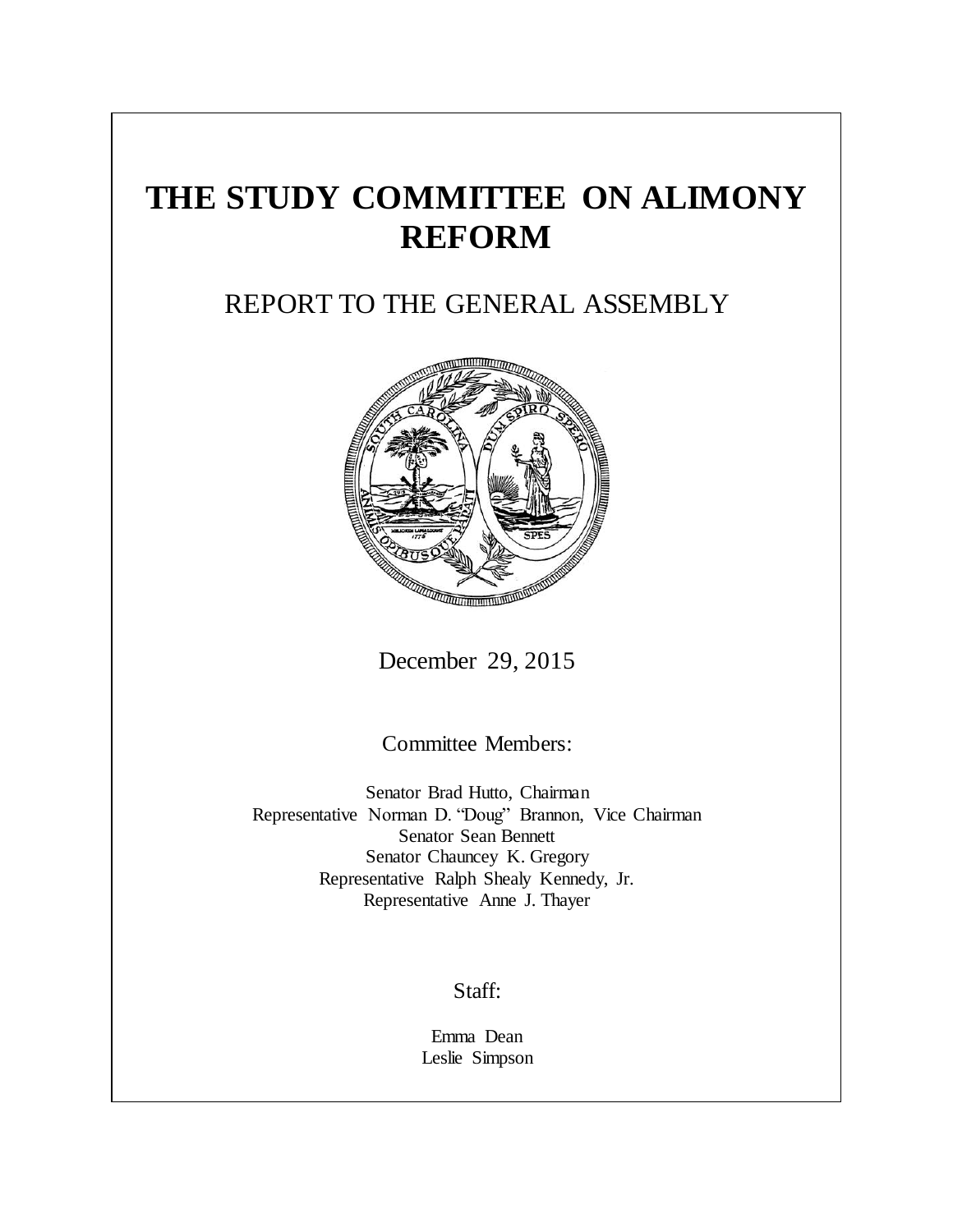#### **BACKGROUND**

Act 128 of the 2015-2016 Legislative Session established the Study Committee on Alimony Reform. The Committee is directed to study the alimony laws of this State including, but not limited to, the length of the time alimony is awarded, the amount of alimony awarded, the consistency of alimony awarded, and the factors and circumstances surrounding the awards, and to make findings and recommendations to the General Assembly regarding proposed changes to current law.

The study committee is composed of three Senate members appointed by the Senate Judiciary Committee Chairman and three House of Representative (House) members appointed by the House Judiciary Committee Chairman. The Senate appointees are Senator Brad Hutto (Chairman), Senator Sean Bennett, and Senator Chauncey K. Gregory. The House appointees are Representative Norman D. "Doug" Brannon (Vice Chairman), Representative Ralph Shealy Kennedy, Jr., and Representative Anne J. Thayer.

The Committee is required to report recommendations to the General Assembly by December 31, 2015, at which time the Committee is dissolved.

The Committee met on October 19, 2015, for the purpose of receiving general testimony regarding the current alimony law, issues and suggestions. The Committee received testimony and suggestions from the South Carolina Bar, family law attorneys, South Carolina Alimony Reform, constituents, and others.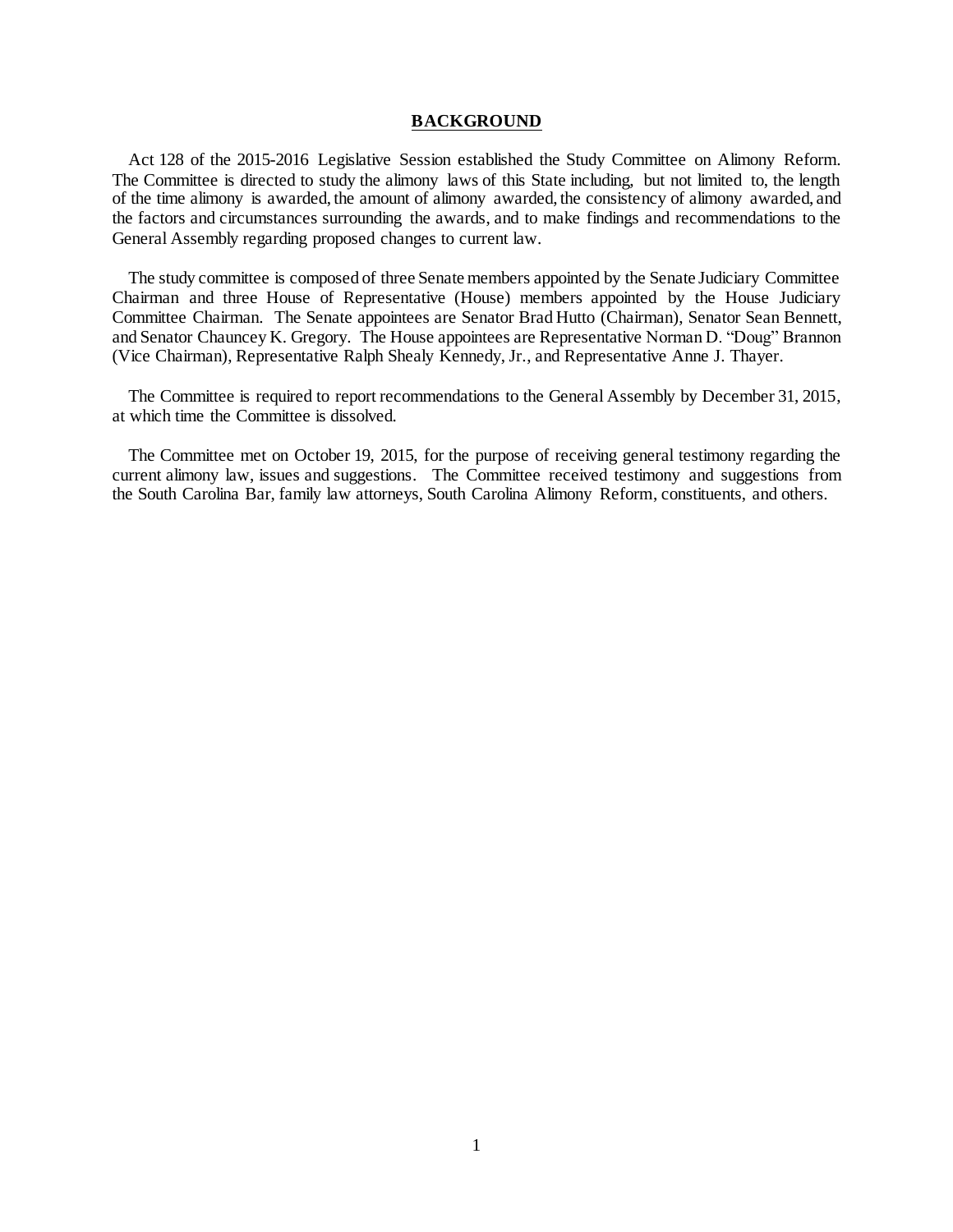#### **ISSUES AND SUGGESTIONS FROM TESTIMONY**

This report outlines the alimony reform issues identified through testimony and the suggestions proposed by those who testified. The Committee discussed the issues and suggestions but did not vote to approve or disapprove the suggestions.

#### **Types of Alimony**

Section 20-3-130 provides for four types of alimony awards - periodic, lump-sum, rehabilitative, and reimbursement - to be awarded in such amounts and for such term as the court considers appropriate. Judges have broad discretion in weighing thirteen enumerated factors including duration of marriage; current and reasonably anticipated earnings of both spouses; needs of both spouses; and marital fault.

#### **Suggestions from Testimony:**

The statutes' language could be clarified to provide direction and further indicate the Legislature's intent. Additionally, more options could be created regarding the types of alimony available with consideration of the duration of the marriage. Other potential types of alimony include "transitional" alimony for short-term marriage situations (less than ten years) and "general term" alimony where the length of marriage determines a fixed amount of alimony and for a fixed amount of time.

#### **Modification/Termination of Alimony Awards**

Depending upon the type of alimony awarded, Section 20-3-130 provides that alimony awards are terminable upon remarriage or death of the supported spouse, continued cohabitation of 90 days, death of the supporting spouse, the occurrence of specific events, or a change in circumstances, as determined by the court.

#### **Suggestions from Testimony:**

Section 20-3-170 provides for modification and termination of awards but testimony suggested that it may be difficult to modify or terminate periodic payments of alimony and nonpayment results in penalties. Therefore, additional factors could be created for the court to consider in the modification/termination of an alimony award.

#### **Continued Cohabitation**

Section 20-3-130 provides that alimony is terminable upon a finding of continued cohabitation of the supported spouse. Continued cohabitation means the supported spouse resides with another person in a romantic relationship for a period of ninety or more consecutive days. The court may determine that a continued cohabitation exists if there is evidence that the supported spouse resides with another person in a romantic relationship for periods of less than ninety days and the two periodically separate in order to circumvent the ninety-day requirement.

#### **Suggestions from Testimony:**

Additional factors could be created to aid the court in determining whether cohabitation is occurring. Another possibility is removing the ninety-day provision in its entirety and creating a new cohabitation definition involving a finding by the court regarding the degree of the relationship as evidenced by the sharing of the same household, expenses, or vacations, as a romantic couple.